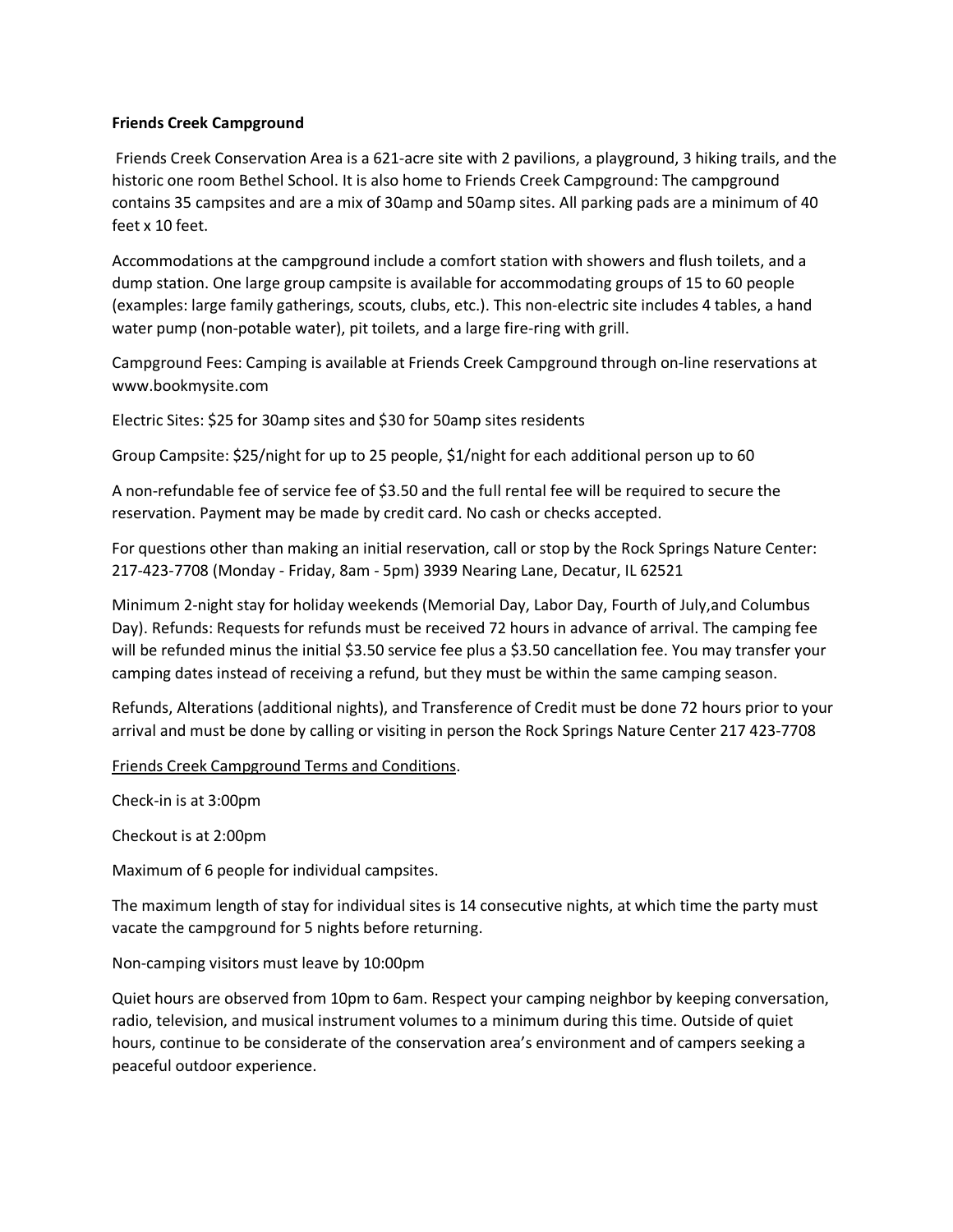Pets are welcome, but must be on a leash that is no longer than 6 feet, reasonably quiet at all times, under the control of the owner, and never left unsupervised. Maximum two pets per site. Pet are not allowed inside park structures, such as the restrooms and shower house (except certified assistance animals). Owners shall clean up after their pets.

Maximum two vehicles per site. No blocking the main road. If vehicles will not fit on the extended pad, overflow parking is available nearby. No parking on soft turf areas.

There is no additional storage for gear trailers, boats, or other large items.

Tents are allowed. Maximum of two tents per reserved site.

Standalone canopies or bug shelters are allowed but must be moved every five days to preserve grass.

All sites are a mix of sun and shade.

Whereas there are no water hook-ups, there are nearby potable water spigots and guest are allowed to fill their freshwater tanks. Guest must supply their own hoses. Campers may not hook up to a shared water source for extended periods.

Cancellations must be made 72 hours in advance and will incur a cancellation fee of \$3.50 per site, plus retention of the original reservation service fee of \$3.50 per site. Please call 217 423-7708, 8:00am-5:00pm M-F to request a cancellation. Please allow 5-10 business days for refund.

Alterations (additional nights) to existing reservations may be made 72 hours in advance of your arrival. Please call 217 423-7708, 8:00am-5:00pm M-F to request an alteration to your reservation. Alterations are dependent on availability.

Additional nights or extensions made during your stay and outside the 72 hour pre-arrival window, must be made by making a separate on-line reservation. A new reservation service fee of \$3.50 per site will be charged in addition to the standard rental cost. Additional night made by a new reservation are dependent of availability.

All charges associated with the Friends Creek Campground must be processed on the bookyoursite.com with a valid credit card. No cash or checks accepted.

All sites must have a valid and current reservations made through bookyoursite.com

50amp sites are charged the 50amp rate regardless of 30amp or 50amp use.

Holiday weekends require a two night minimum stay. These include Memorial Day, Fourth of July, Labor Day, and Columbus Day.

Friends Creek Campground is intended for recreational camping only. No residential, long term camping.

Camp only on designated and reserved sites campsites.

If camping with a recreational vehicle: one recreational vehicle and one tent is allowed per site.

Maximum of 60 people for the large Group Campsite.